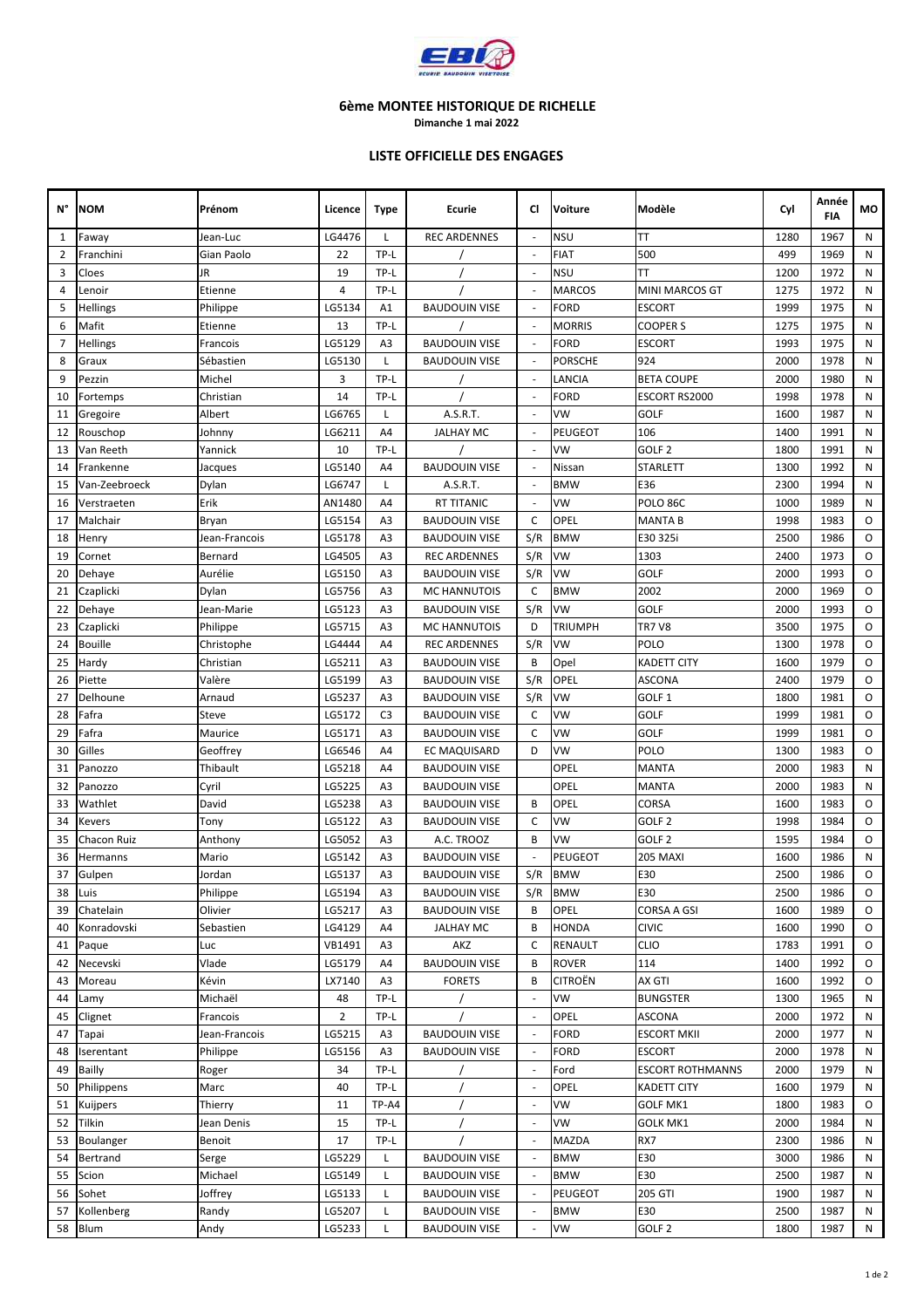

**Dimanche 1 mai 2022**

#### **LISTE OFFICIELLE DES ENGAGES**

| N°             | <b>NOM</b>                       | Prénom                                                                    | Licence        | <b>Type</b>    | Ecurie               | CI             | Voiture           | Modèle         | Cvl  | Année<br><b>FIA</b> | <b>MO</b> |
|----------------|----------------------------------|---------------------------------------------------------------------------|----------------|----------------|----------------------|----------------|-------------------|----------------|------|---------------------|-----------|
| 59             | Frehisse                         | Angélique                                                                 | LG4571         | A4             | <b>EC CHAWRESSE</b>  |                | OPEL              | <b>CORSA</b>   | 2000 | 1987                | N         |
| 61             | <b>Desitter</b>                  | Michael                                                                   | LG5206         | $\mathsf{L}$   | <b>BAUDOUIN VISE</b> |                | <b>BMW</b>        | Z <sub>3</sub> | 2800 | 1996                | N         |
| 62             | Messina                          | Gaetan                                                                    | LG4655         | A <sub>3</sub> | <b>EC HESBAYE</b>    | ÷.             | <b>BMW</b>        | E30 COUPE      | 2500 | 1988                | N         |
| 63             | Mattelé                          | Patrick                                                                   | 21             | TP-L           |                      |                | OPEL              | <b>MANTA</b>   | 2400 | 1988                | N         |
| 64             | Willems                          | Quentin                                                                   | LG5135         | A <sub>3</sub> | <b>BAUDOUIN VISE</b> |                | <b>BMW</b>        | 316 E30        | 1600 | 1989                | N         |
| 65             | Milletti                         | Anthony                                                                   | $\mathbf{1}$   | TP-L           |                      |                | ΤΟΥΟΤΑ            | <b>CELICA</b>  | 1600 | 1990                | N         |
| 66             | Charles                          | Eric                                                                      | LG5216         | L              | <b>BAUDOUIN VISE</b> |                | <b>BMW</b>        | E36            | 2500 | 1990                | N         |
| 67             | Vroonen                          | Fabian                                                                    | LG5198         | L              | <b>BAUDOUIN VISE</b> | ÷,             | <b>BMW</b><br>E30 |                | 2500 | 1991                | N         |
| 68             | Desitter                         | Patrick                                                                   | LG6735         | L              | A.S.R.T.             |                | <b>BMW</b>        | E36            | 1600 | 1991                | N         |
| 69             | <b>Bertolotti</b>                | Daniel                                                                    | LG5202         | L              | <b>BAUDOUIN VISE</b> |                | OPEL              | <b>ASTRA</b>   | 2000 | 1991                | N         |
| 71             | Kollenberg                       | Michael                                                                   | LG5203         | L              | <b>BAUDOUIN VISE</b> | ÷,             | <b>BMW</b>        | E36            | 2500 | 1992                | N         |
| 72             | <b>Beckers</b>                   | Romain                                                                    | $\overline{7}$ | TP-L           |                      |                | <b>BMW</b>        | E36            | 2000 | 1992                | N         |
| 73             | <b>Bruckmann</b>                 | David                                                                     | LG6779<br>L    |                | A.S.R.T.             |                | <b>MAZDA</b>      | 323            | 1800 | 1992                | N         |
| 74             | Kollenberg                       | Alain                                                                     | LG5212         | A <sub>3</sub> | <b>BAUDOUIN VISE</b> | $\overline{a}$ | <b>BMW</b>        | E36            | 2500 | 1992                | N         |
| 77             | Dispa                            | François                                                                  | 6              | TP-L           |                      |                | <b>PEUGEOT</b>    | 106 XSI        | 1400 | 1993                | N         |
| 78             | Noel                             | Alain                                                                     | 16             | TP-L           |                      | ä,             | <b>PEUGEOT</b>    | 106            | 1600 | 1994                | N         |
| 79             | Debrassine                       | Christopher                                                               | 5              | TP-L           |                      | ÷,             | <b>VW</b>         | <b>POLO</b>    | 1800 | 1994                | N         |
| 80             | Jacquemart                       | Eddy                                                                      | LG5189         | L              | <b>BAUDOUIN VISE</b> |                | <b>BMW</b>        | E36            | 2500 | 1995                | N         |
| 81             | Veglia                           | Alain                                                                     | LG5197         | L              | <b>BAUDOUIN VISE</b> |                | <b>RENAULT</b>    | <b>MEGANE</b>  | 2000 | 1996                | N         |
| 82             | Oliveira Antuns Duarte           | Jérémy                                                                    | 12             | TP-L           |                      |                | <b>CITROËN</b>    | SAXO           | 1587 | 1998                | N         |
| 83             | Dujardin                         | Quentin                                                                   | 18             | TP-L           |                      |                | LOTUS             | <b>ELISE</b>   | 1796 | 1998                | N         |
| 84             | Franssen                         | <b>Matthias</b>                                                           | 23             | TP-L           |                      | ÷.             | <b>MAZDA</b>      | MX5            | 1600 | 1991                | N         |
| S <sub>1</sub> |                                  | Joie Olivier - LG576 OFF - EBV / Vanderheyden Jessica - LG575 - OFF - EBV |                |                |                      |                | <b>VW</b>         | POLO           |      |                     |           |
| S <sub>2</sub> | Dierckx Daniel - LG5163 A3 - EBV |                                                                           |                |                |                      | <b>VW</b>      | <b>GOLF</b>       |                |      |                     |           |
| S <sub>3</sub> |                                  | Loray Marco - LG572 OFF - EBV / Mackowiak Laurent - LG574 - OFF - EBV     |                |                |                      | <b>BMW</b>     | M <sub>3</sub>    |                |      |                     |           |
|                |                                  |                                                                           |                |                |                      |                |                   |                |      |                     |           |

**Il y a 79 concurrents engagés**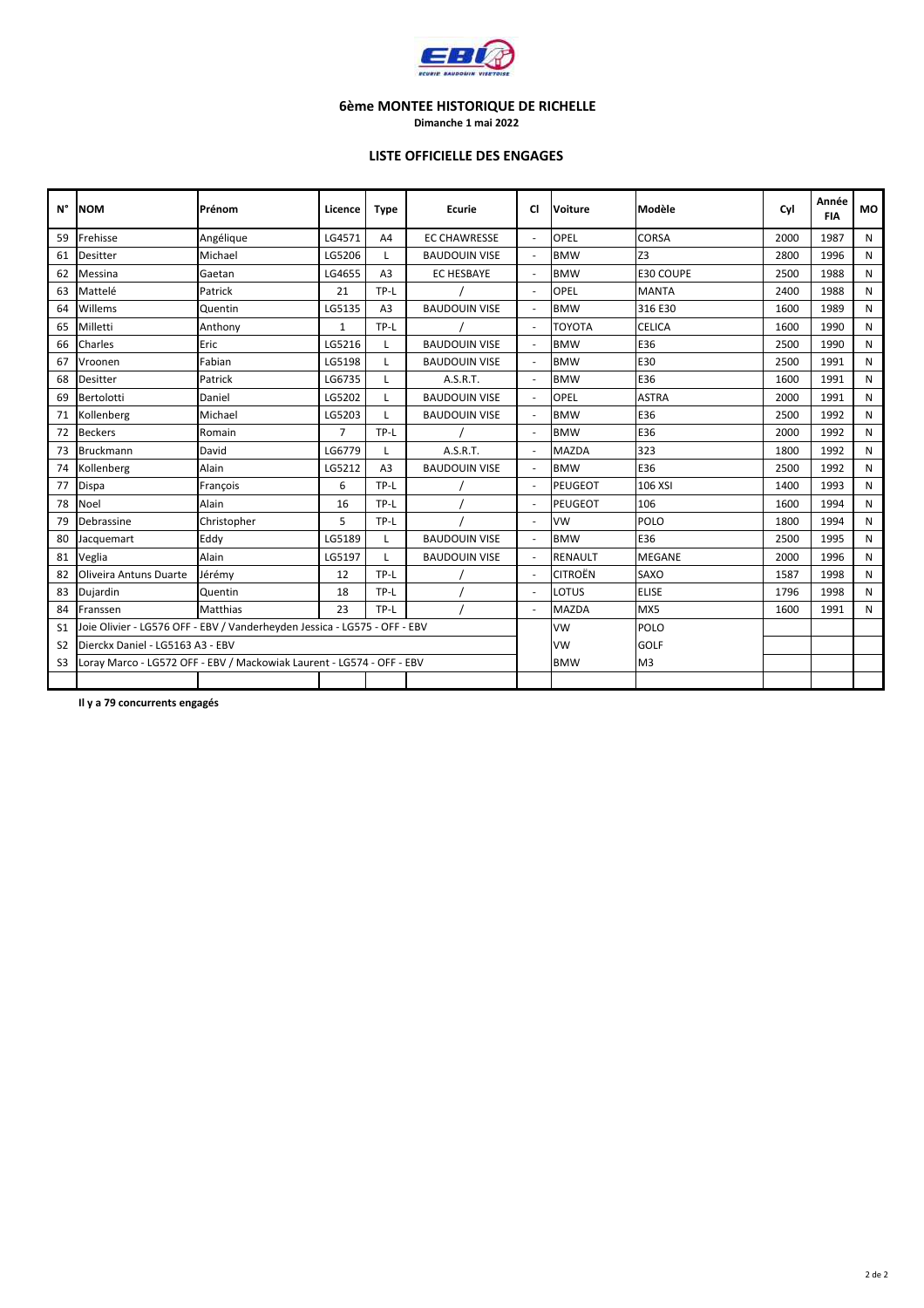

#### **6ème MONTEE HISTORIQUE DE RICHELLE Dimanche 1 mai 2022**

#### **LISTE DES ENGAGES - MONTEE EN OR**

| N° | <b>NOM</b>     | Prénom        | Licence | <b>Type</b>    | Ecurie               | <b>CI</b>  | Voiture           | Modèle             | Cyl  | Année<br><b>FIA</b> | MO       |
|----|----------------|---------------|---------|----------------|----------------------|------------|-------------------|--------------------|------|---------------------|----------|
| 17 | Malchair       | Bryan         | LG5154  | A3             | <b>BAUDOUIN VISE</b> | $\epsilon$ | OPEL              | <b>MANTA B</b>     | 1998 | 1983                | $\Omega$ |
| 18 | Henry          | Jean-Francois | LG5178  | A <sub>3</sub> | <b>BAUDOUIN VISE</b> | S/R        | <b>BMW</b>        | E30 325i           | 2500 | 1986                | $\circ$  |
| 19 | Cornet         | Bernard       | LG4505  | A <sub>3</sub> | <b>REC ARDENNES</b>  | S/R        | <b>VW</b>         | 1303               | 2400 | 1973                | $\Omega$ |
| 20 | Dehaye         | Aurélie       | LG5150  | A3             | <b>BAUDOUIN VISE</b> | S/R        | <b>VW</b>         | <b>GOLF</b>        | 2000 | 1993                | $\circ$  |
| 21 | Czaplicki      | Dylan         | LG5756  | A3             | <b>MC HANNUTOIS</b>  | C          | <b>BMW</b>        | 2002               | 2000 | 1969                | $\Omega$ |
| 22 | Dehaye         | Jean-Marie    | LG5123  | A3             | <b>BAUDOUIN VISE</b> | S/R        | <b>VW</b>         | <b>GOLF</b>        | 2000 | 1993                | $\circ$  |
| 23 | Czaplicki      | Philippe      | LG5715  | A3             | <b>MC HANNUTOIS</b>  | D          | <b>TRIUMPH</b>    | <b>TR7 V8</b>      | 3500 | 1975                | $\circ$  |
| 24 | <b>Bouille</b> | Christophe    | LG4444  | A4             | <b>REC ARDENNES</b>  | S/R        | <b>VW</b><br>POLO |                    | 1300 | 1978                | $\Omega$ |
| 25 | Hardy          | Christian     | LG5211  | A <sub>3</sub> | <b>BAUDOUIN VISE</b> | B          | Opel              | <b>KADETT CITY</b> | 1600 | 1979                | $\circ$  |
| 26 | Piette         | Valère        | LG5199  | A <sub>3</sub> | <b>BAUDOUIN VISE</b> | S/R        | OPEL              | <b>ASCONA</b>      | 2400 | 1979                | $\Omega$ |
| 27 | Delhoune       | Arnaud        | LG5237  | A <sub>3</sub> | <b>BAUDOUIN VISE</b> | S/R        | <b>VW</b>         | GOLF <sub>1</sub>  | 1800 | 1981                | $\Omega$ |
| 28 | Fafra          | Steve         | LG5172  | C <sub>3</sub> | <b>BAUDOUIN VISE</b> | C.         | <b>VW</b>         | <b>GOLF</b>        | 1999 | 1981                | $\Omega$ |
| 29 | Fafra          | Maurice       | LG5171  | A3             | <b>BAUDOUIN VISE</b> | C          | <b>VW</b>         | <b>GOLF</b>        | 1999 | 1981                | $\circ$  |
| 30 | Gilles         | Geoffrey      | LG6546  | A4             | EC MAQUISARD         | D          | <b>VW</b>         | POLO               | 1300 | 1983                | $\Omega$ |
| 33 | Wathlet        | David         | LG5238  | A3             | <b>BAUDOUIN VISE</b> | B          | OPEL              | <b>CORSA</b>       | 1600 | 1983                | $\circ$  |
| 34 | Kevers         | Tony          | LG5122  | A <sub>3</sub> | <b>BAUDOUIN VISE</b> | C          | <b>VW</b>         | GOLF <sub>2</sub>  | 1998 | 1984                | $\circ$  |
| 35 | Chacon Ruiz    | Anthony       | LG5052  | A3             | A.C. TROOZ           | B          | VW                | GOLF <sub>2</sub>  | 1595 | 1984                | $\Omega$ |
| 37 | Gulpen         | Jordan        | LG5137  | A3             | <b>BAUDOUIN VISE</b> | S/R        | <b>BMW</b>        | E30                | 2500 | 1986                | $\Omega$ |
| 38 | Luis           | Philippe      | LG5194  | A <sub>3</sub> | <b>BAUDOUIN VISE</b> | S/R        | <b>BMW</b>        | E30                | 2500 | 1986                | $\Omega$ |
| 39 | Chatelain      | Olivier       | LG5217  | A3             | <b>BAUDOUIN VISE</b> | B          | OPEL              | <b>CORSA A GSI</b> | 1600 | 1989                | $\Omega$ |
| 40 | Konradovski    | Sebastien     | LG4129  | A4             | <b>JALHAY MC</b>     | B          | <b>HONDA</b>      | <b>CIVIC</b>       | 1600 | 1990                | $\Omega$ |
| 41 | Paque          | Luc           | VB1491  | A3             | AKZ                  | $\epsilon$ | <b>RENAULT</b>    | <b>CLIO</b>        | 1783 | 1991                | $\Omega$ |
| 42 | Necevski       | Vlade         | LG5179  | A4             | <b>BAUDOUIN VISE</b> | В          | <b>ROVER</b>      | 114                | 1400 | 1992                | $\circ$  |
|    | 43 Moreau      | Kévin         | LX7140  | A <sub>3</sub> | <b>FORETS</b>        | В          | <b>CITROËN</b>    | AX GTI             | 1600 | 1992                | $\Omega$ |

**Il y a 24 concurrents engagés Montée en OR**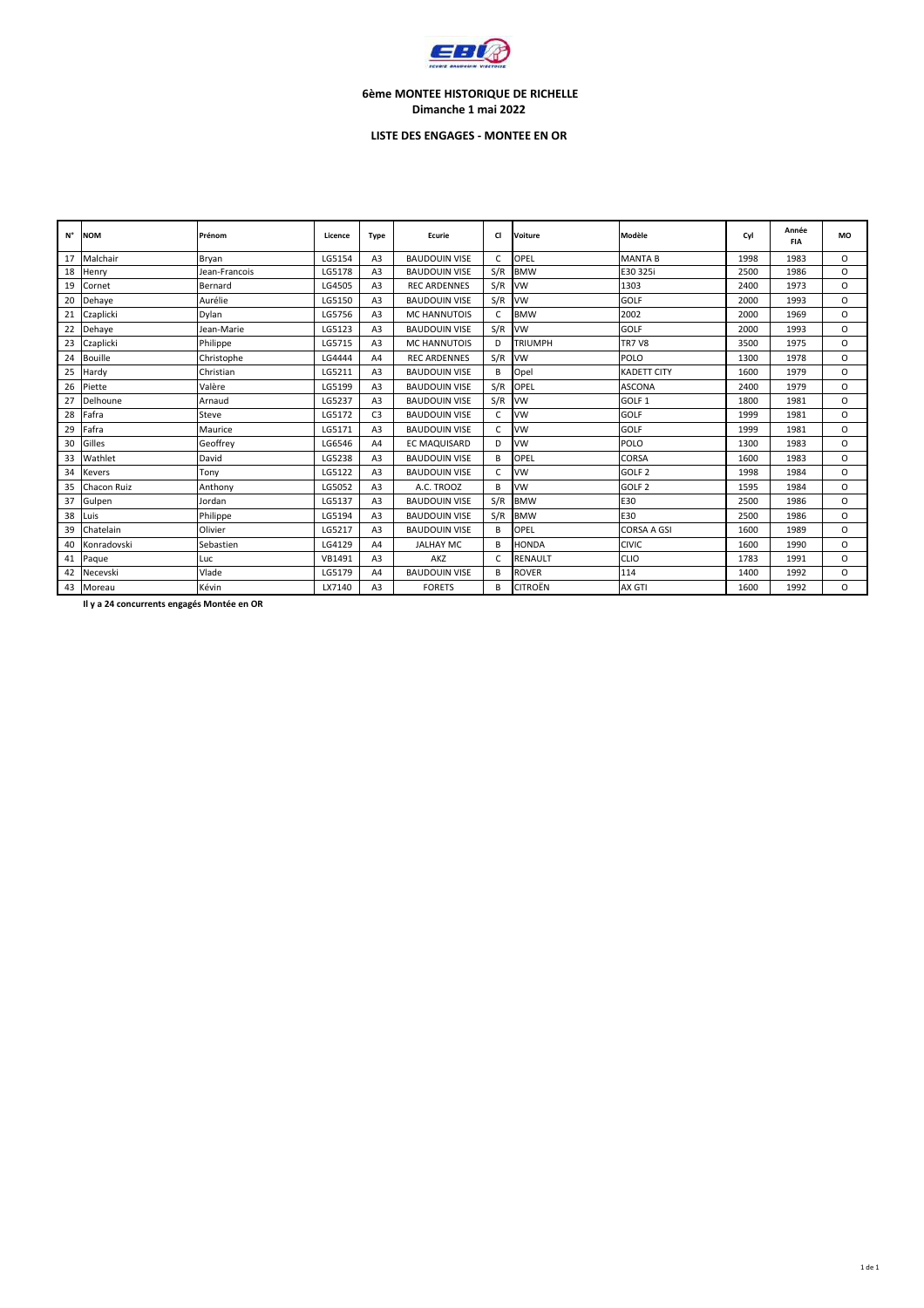

**Dimanche 1 mai 2022**

## **LISTE DES PASSAGERS**

| $N^{\circ}$             | NOM + Prénom              | Licence | <b>Type</b>    | <b>Ecurie</b>        |
|-------------------------|---------------------------|---------|----------------|----------------------|
| $\mathbf{1}$            | <b>TRIOLET Carine</b>     | 25      | TP-L           |                      |
| $\overline{c}$          | <b>LELURON Arnaud</b>     | 24      | TP-L           |                      |
| 3                       | <b>GIACOMELLI Michel</b>  | 26      | TP-L           |                      |
| $\overline{\mathbf{4}}$ | <b>BIKA Julie</b>         | LG6737  | L              | A.S.R.T.             |
| 5                       | <b>DRIEN Viviane</b>      | LG6736  | L              | A.S.R.T.             |
| $6\phantom{1}$          | <b>NELISSEN Didier</b>    | 27      | TP-L           |                      |
| $\overline{7}$          | <b>BRUCKMAN Nicolas</b>   | 28      | TP-L           |                      |
| 8                       | <b>LOUWETTE Robert</b>    | 29      | TP-L           |                      |
| 9                       | <b>DOYEN Vinciane</b>     | 30      | TP-L           |                      |
| 10                      | <b>PARENT Pascale</b>     | LG6830  | A4             | A.S.R.T.             |
| 11                      | <b>COUNE Frédéric</b>     | 31      | TP-L           |                      |
| 12                      | <b>HAYNEN Gérard</b>      | 32      | TP-L           |                      |
| 13                      | <b>WABER Ria</b>          | 33      | TP-L           |                      |
| 14                      | <b>SON Christophe</b>     | 36      | TP-L           |                      |
| 15                      | <b>ETIENNE Cindy</b>      | 35      | TP-L           |                      |
| 16                      | <b>SENECA Quentin</b>     | 37      | TP-L           |                      |
| 17                      | <b>SIMONIS Marine</b>     | LG5173  | A <sub>4</sub> | <b>BAUDOUIN VISE</b> |
| 18                      | <b>EVRARD Kévin</b>       | 38      | TP-L           |                      |
| 19                      | <b>THUILLIER Kévin</b>    | LG5185  | A4             | <b>BAUDOUIN VISE</b> |
| 20                      | <b>MAHY Quentin</b>       | 39      | TP-L           |                      |
| 21                      | <b>LIPPOLD Olivier</b>    | 41      | TP-L           |                      |
| 22                      | <b>ISERENTANT Emeric</b>  | 42      | TP-L           |                      |
| 23                      | <b>WATHLET Sydney</b>     | 46      | TP-L           |                      |
| 24                      | <b>PENSIS Isabelle</b>    | 47      | TP-L           |                      |
| 25                      | MAJCHRZAV Alain           | 44      | TP-L           |                      |
| 26                      | <b>MARCACCI Serdon</b>    | 49      | TP-L           |                      |
| 27                      | NICOSIAJ Joref            | 50      | TP-L           |                      |
| 28                      | <b>FRANSSEN Nicolas</b>   | 51      | TP-L           |                      |
| 29                      | <b>BOVY Laura</b>         | 52      | TP-L           |                      |
| 30                      | <b>KONRADOWSKIMarie</b>   | 43      | TP-L           |                      |
| 31                      | HANNECART Johan           | 53      | TP-L           |                      |
| 32                      | <b>DIRICK Alicia</b>      | 54      | TP-L           |                      |
| 33                      | <b>CANDELAS Miguel</b>    | 55      | TP-L           |                      |
| 34                      | <b>MICK Eric</b>          | 56      | TP-L           |                      |
| 35                      | <b>VADACCA David</b>      | 57      | TP-L           |                      |
| 36                      | <b>HALLUT Grégory</b>     | 58      | TP-L           |                      |
| 37                      | <b>EVELETTE Guillaume</b> | 61      | TP-L           |                      |
| 38                      | MASSET Cassandra          | 59      | TP-L           |                      |
| 39                      | PIRON Simon               | 60      | TP-L           |                      |
| 40                      | PIRSON Audrey             | LG5155  | L              | <b>BAUDOUIN VISE</b> |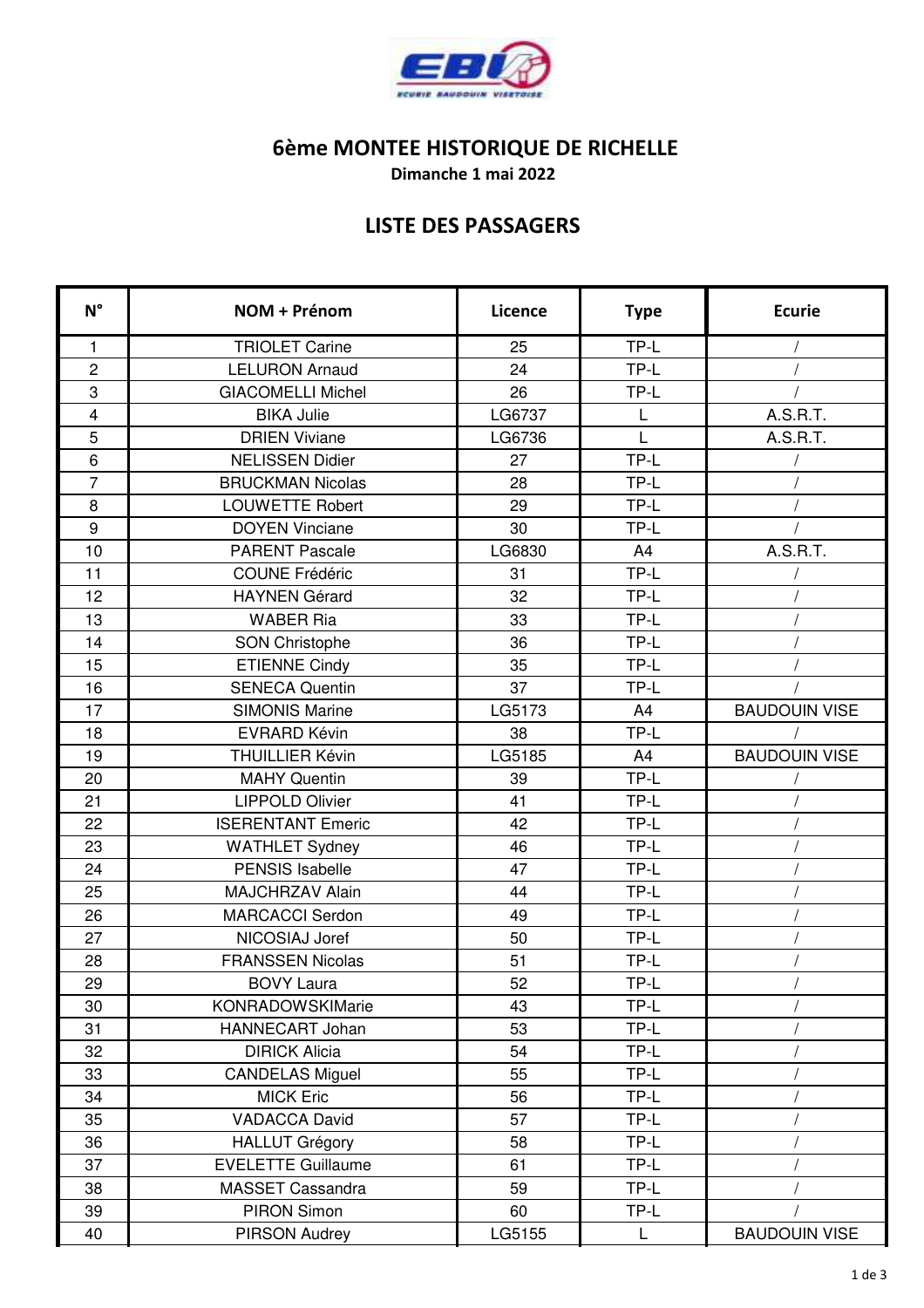

**Dimanche 1 mai 2022**

## **LISTE DES PASSAGERS**

| $N^{\circ}$ | NOM + Prénom               | Licence | <b>Type</b> | <b>Ecurie</b>        |
|-------------|----------------------------|---------|-------------|----------------------|
| 41          | <b>GUSTIN Jolan</b>        | 62      | TP-L        |                      |
| 42          | <b>MANGOU Blandine</b>     | 63      | TP-L        |                      |
| 43          | <b>LENOIR Roch</b>         | 64      | TP-L        |                      |
| 44          | <b>DATRIA Pomenico</b>     | 65      | TP-L        |                      |
| 45          | DE BUSSCHERE Marie         | 66      | TP-L        |                      |
| 46          | <b>DELVAUX Loan</b>        | 68      | TP-L        |                      |
| 47          | DI MATTEO Alicia           | 67      | TP-L        |                      |
| 48          | <b>FABRY Chistalline</b>   | 69      | TP-L        |                      |
| 49          | <b>TAETER Guy</b>          | 70      | TP-L        |                      |
| 50          | <b>DENOEL Albert</b>       | 71      | TP-L        |                      |
| 51          | <b>COLLARD Brian</b>       | 72      | TP-L        |                      |
| 52          | <b>CAHAY Cécile</b>        | 73      | TP-L        |                      |
| 53          | <b>MASSET Fanny</b>        | 74      | TP-L        |                      |
| 54          | <b>WUIDAR Emilie</b>       | 75      | TP-L        |                      |
| 55          | <b>POLIS Michael</b>       | 76      | TP-L        |                      |
| 56          | <b>COLLARD Michael</b>     | 77      | TP-L        |                      |
| 57          | <b>ISERENTANT Tanguy</b>   | 78      | TP-L        |                      |
| 58          | <b>DUMONT Clément</b>      | 80      | TP-L        |                      |
| 59          | <b>RIGAUX Gauthier</b>     | 79      | TP-L        |                      |
| 60          | ANGARATO Jacky             | 81      | TP-L        |                      |
| 61          | <b>WIDY Aurélie</b>        | 82      | TP-L        |                      |
| 62          | <b>EVRARD Kevin</b>        | 83      | TP-L        |                      |
| 63          | <b>CIANCABILLA Luciano</b> | 84      | TP-L        |                      |
| 64          | <b>MAHY Adrien</b>         | 85      | TP-L        |                      |
| 65          | <b>CLOES Yannic</b>        | LG5236  | A4          | <b>BAUDOUIN VISE</b> |
| 66          | <b>BUGNI Tanguy</b>        | 86      | TP-L        |                      |
| 67          | <b>DOUTERLOT Eric</b>      | 87      | TP-L        | $\prime$             |
| 68          | <b>GRIFGNEE Carine</b>     | 88      | TP-L        |                      |
| 69          | <b>CRUTZEN Zoé</b>         | 90      | TP-L        |                      |
| 70          | <b>FRANCHINI Loic</b>      | 89      | TP-L        |                      |
| 71          | <b>CLAUWERS Bernadette</b> | 91      | TP-L        |                      |
| 72          | <b>HERMANN Stéphane</b>    | 92      | TP-L        |                      |
| 73          | <b>TYCHON Aurélie</b>      | LG4173  | A4          | <b>JMC</b>           |
| 74          | KONRADOWSKI Lucien         | 45      | TP-L        |                      |
| 75          | DOME Jade                  | 93      | TP-L        |                      |
| 76          | <b>FAWAY Amélie</b>        | 94      | TP-L        |                      |
| 77          | <b>FRANSSEN Maximilien</b> | 95      | TP-L        |                      |
| 78          | <b>KUCANA Redojon</b>      | 96      | TP-L        |                      |
| 79          | <b>MENNILLI Cédric</b>     | 97      | TP-L        | $\prime$             |
| 80          | <b>COLLARD Nathan</b>      | 98      | TP-L        |                      |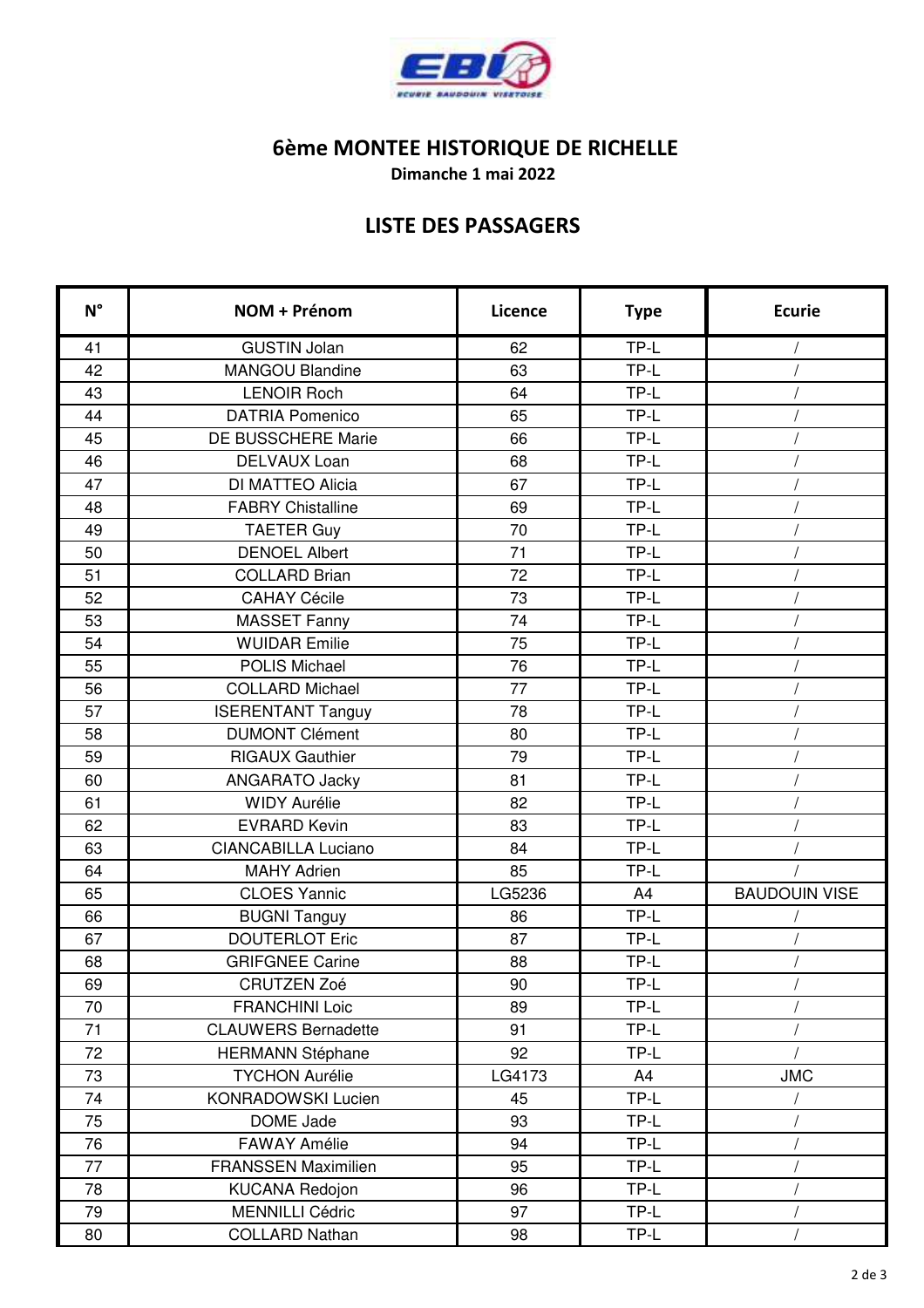

**Dimanche 1 mai 2022**

## **LISTE DES PASSAGERS**

| $N^{\circ}$ | NOM + Prénom              | Licence | <b>Type</b> | <b>Ecurie</b>       |
|-------------|---------------------------|---------|-------------|---------------------|
| 81          | NOEL John                 | 99      | TP-L        |                     |
| 82          | POLESE Gregory            | 101     | TP-L        |                     |
| 83          | POLESE Sabine             | 100     | TP-L        |                     |
| 84          | <b>BRIAN Océane</b>       | 102     | TP-L        |                     |
| 85          | <b>FREHISSE Sébastien</b> | LG4576  | A4          | <b>EC CHAWRESSE</b> |
| 86          | <b>LALLEMAND Thibault</b> | 103     | TP-L        |                     |
| 87          | <b>DELANNOY Marie</b>     | 104     | TP-L        |                     |
| 88          | <b>HANS Drédéric</b>      | 105     | TP-L        |                     |
| 89          | <b>DORISSEN Alfons</b>    | 106     | TP-L        |                     |
| 90          | <b>FOAN Didier</b>        | 107     | TP-L        |                     |

**Il y a 90 passagers dont 81 licences TP-L**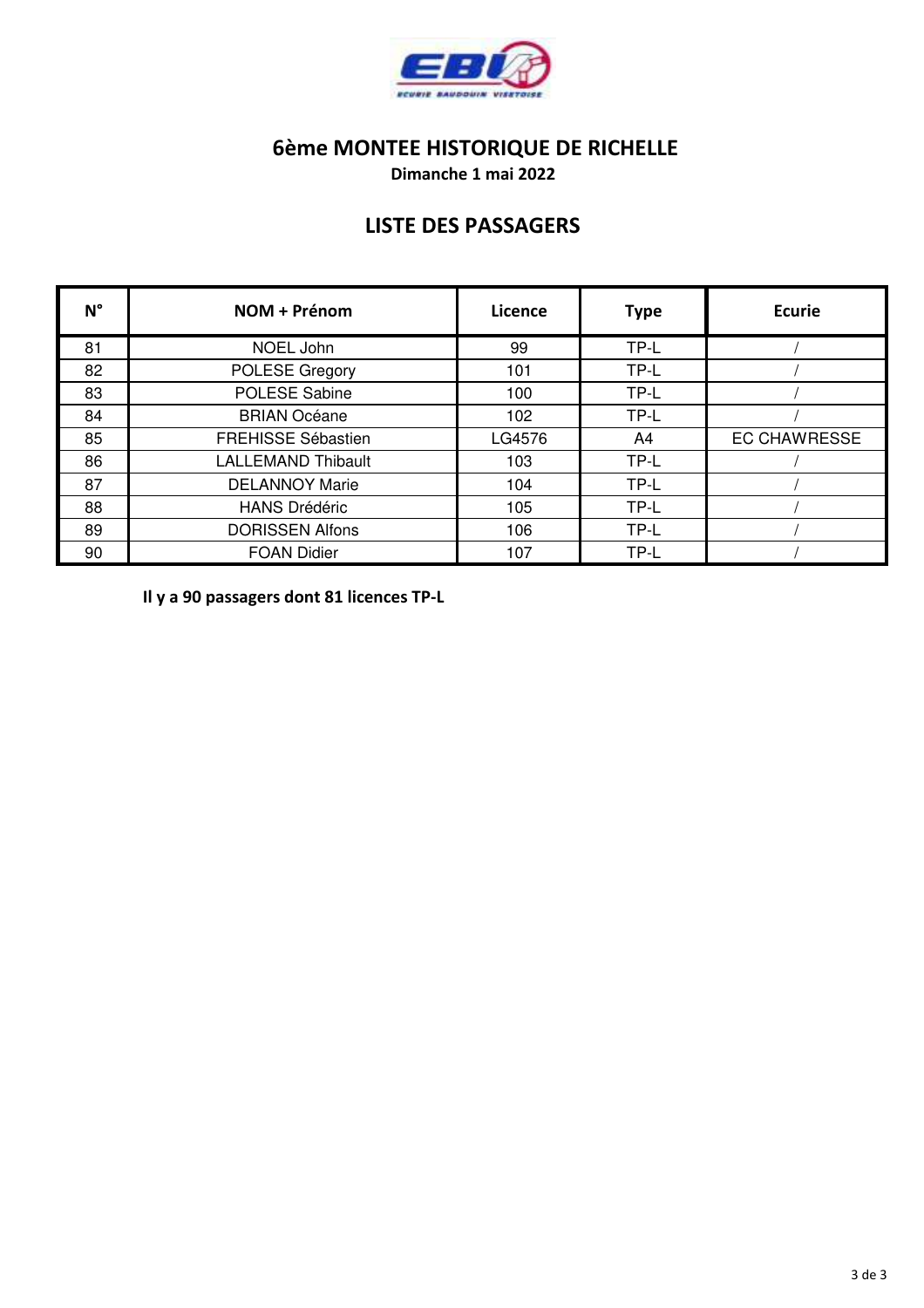

# Gème Montée Historique de Richelle Dimanche 1 mai 2022<br>Montée en OR

| Cocf                |                | 1.003                | 0.994               | 1.018                | 1.012                | 0.967           | 1.054                | 1.009           | 1.003                | 1.009                | 1.009          | 1.012                | 1.030            | 0.985                   | 1.027                | 1.054                | 1.036                   | 1.033                | 1.033                | 1.012             | 1.036                | 1.033           | 1.009                | 1.033                | 0.997                |
|---------------------|----------------|----------------------|---------------------|----------------------|----------------------|-----------------|----------------------|-----------------|----------------------|----------------------|----------------|----------------------|------------------|-------------------------|----------------------|----------------------|-------------------------|----------------------|----------------------|-------------------|----------------------|-----------------|----------------------|----------------------|----------------------|
|                     | <b>Temps</b>   |                      |                     |                      |                      |                 |                      |                 |                      |                      |                |                      |                  |                         |                      |                      |                         |                      |                      |                   |                      |                 |                      |                      |                      |
| Final Inree         | REALISE        |                      |                     |                      |                      |                 |                      |                 |                      |                      |                |                      |                  |                         |                      |                      |                         |                      |                      |                   |                      |                 |                      |                      |                      |
|                     | <b>Temps</b>   |                      |                     |                      |                      |                 |                      |                 |                      |                      |                |                      |                  |                         |                      |                      |                         |                      |                      |                   |                      |                 |                      |                      |                      |
| super <b>Hinale</b> | REALISE        |                      |                     |                      |                      |                 |                      |                 |                      |                      |                |                      |                  |                         |                      |                      |                         |                      |                      |                   |                      |                 |                      |                      |                      |
| š                   | <b>Temps</b>   | 01:04.564            | 01:08.161           | 01:08.341            | 01:09.691            | 01:10.132       | 01:10.340            | 01:10.528       | 01:10.604            | 01:11.242            | 01:11.453      | 01:11.612            | 01:12.071        | 01:12.089               | 01:12.486            | 01:13.139            | 01:13.979               | 01:14.504            | 01:17.706            | 01:17.755         | 01:20.227            | 01:22.500       | ۵                    | डे                   | ₹                    |
|                     | <b>REALISE</b> | 01:04.371            | 01:08.572           | 01:07.133            | 01:08.865            | 01:12.525       | 01:06.736            | 01:09.899       | 01:10.393            | 01:10.607            | 01:10.816      | 01:10.763            | 01:09.972        | 01:13.187               | 01:10.580            | 01:09.392            | 01:11.408               | 01:12.124            | 01:15.224            | 01:16.833         | 01:17.439            | 01:19.864       | ٩                    | g                    | g                    |
|                     |                |                      |                     |                      |                      |                 |                      |                 |                      |                      |                |                      |                  |                         |                      |                      |                         |                      |                      |                   |                      |                 |                      |                      |                      |
| ō                   |                | O                    | S/R                 | S/R                  | Ō                    | Ō               | S/R                  | Δ               | Ō                    | B                    | S/R            | S/R                  | B                | $\Omega$                | $\mathbf{a}$         | S/R                  | B                       | S/R                  | S/R                  | B                 | B                    | ں               | ں                    | S/R                  | B                    |
| Ecurie              |                | <b>BAUDOUIN VISE</b> | <b>REC ARDENNES</b> | <b>BAUDOUIN VISE</b> | <b>BAUDOUIN VISE</b> | MC HANNUTOIS    | <b>BAUDOUIN VISE</b> | EC MAQUISARD    | <b>BAUDOUIN VISE</b> | <b>BAUDOUIN VISE</b> | REC ARDENNES   | <b>BAUDOUIN VISE</b> | <b>JALHAY MC</b> | MC HANNUTOIS            | <b>BAUDOUIN VISE</b> | <b>BAUDOUIN VISE</b> | <b>FORETS</b>           | <b>BAUDOUIN VISE</b> | <b>BAUDOUIN VISE</b> | A.C. TROOZ        | <b>BAUDOUIN VISE</b> | <b>AKZ</b>      | <b>BAUDOUIN VISE</b> | <b>BAUDOUIN VISE</b> | <b>BAUDOUIN VISE</b> |
| Annee               | E              | 1981                 | 1973                | 1981                 | 1984                 | 1969            | 1993                 | 1983            | 1981                 | 1983                 | 1978           | 1979                 | 1990             | 1975                    | 1989                 | 1993                 | 1992                    | 1986                 | 1986                 | 1984              | 1992                 | 1991            | 1983                 | 1986                 | 1979                 |
| $\overline{\delta}$ |                | 1999                 | 2400                | 1800                 | 1998                 | 2000            | 2000                 | 1300            | 1999                 | 1600                 | 1300           | 2400                 | 1600             | 3500                    | 1600                 | 2000                 | 1600                    | 2500                 | 2500                 | 1595              | 1400                 | 1783            | 1998                 | 2500                 | 1600                 |
| Voiture Modèle      |                | GOLF                 | 1303                | GOLF <sub>1</sub>    | GOLF <sub>2</sub>    | 2002            | GOLF                 | <b>POLO</b>     | GOLF                 | CORSA                | <b>POLO</b>    | ASCONA               | CIVIC            | <b>TR7 V8</b>           | CORSA A GSI          | GOLF                 | AX GTI                  | <b>E30</b>           | E30                  | GOLF <sub>2</sub> | 114                  | OID             | <b>MANTAB</b>        | E30 325i             | KADETT CITY          |
| Voiture - Marque    |                | $\geq$               | $\geq$              | Š                    | $\geq$               | <b>MMN</b>      | $\geq$               | $\geq$          | $\geq$               | OPEL                 | $\geq$         | OPEL                 | <b>HONDA</b>     | <b>TRIUMPH</b>          | OPEL                 | $\geq$               | CITROËN                 | <b>BMW</b>           | <b>BMW</b>           | $\geq$            | <b>ROVER</b>         | RENAULT         | OPEL                 | <b>BMW</b>           | Opel                 |
| Type                |                | ෆී                   | A <sub>3</sub>      | A3                   | $\overline{A}$       | A3              | A <sup>3</sup>       | $\overline{A}$  | A <sub>3</sub>       | A <sub>3</sub>       | $\overline{A}$ | A <sub>3</sub>       | $\overline{A}$   | $\overline{A}3$         | A <sub>3</sub>       | $\overline{A}$       | A <sub>3</sub>          | $\overline{A}$       | $\overline{A}$       | A <sub>3</sub>    | $\overline{A}$       | $\overline{A}3$ | A <sub>3</sub>       | A <sub>3</sub>       | $\overline{A}3$      |
| Licence             |                | LG5172               | LG4505              | LG5237               | LG5122               | LG5756          | LG5150               | LG6546          | LG5171               | LG5238               | LG4444         | LG5199               | LG4129           | LG5715                  | LG5217               | LG5123               | LX7140                  | LG5194               | LG5137               | LG5052            | LG5179               | VB1491          | LG5154               | LG5178               | LG5211               |
| Prénom              |                | <b>Steve</b>         | Bernard             | Arnaud               | Tony                 | Dylan           | Aurélie              | Geoffrey        | Maurice              | David                | Christophe     | Valère               | Sebastien        | Philippe                | Olivier              | ean-Marie            | Kévin                   | Philippe             | Jordan               | Anthony           | Vlade                | ЦĽ              | Bryan                | lean-Francois        | Christian            |
| Nom                 |                | Fafra                | Cornet              | Delhoune             | Kevers               | Czaplicki       | <b>Dehaye</b>        | Gilles          | Fafra                | Wathlet              | <b>Bouille</b> | Piette               | Konradovski      | Czaplicki               | Chatelain            | Dehaye               | <b>Moreau</b>           | Luis                 | Gulpen               | Chacon Ruiz       | Necevski             | Paque           | Malchair             | Henry                | 25 Hardy             |
| ้≥                  |                | 28                   | $\overline{a}$      | 27                   | $\overline{34}$      | $\overline{21}$ | $\overline{5}$       | $\overline{30}$ | 29                   | 33                   | 24             | 26                   | $\overline{a}$   | 23                      | 39                   | $\overline{22}$      | 43                      | 38                   | 37                   | 35                | 42                   | $\overline{4}$  | $\overline{17}$      | $\frac{8}{2}$        |                      |
| Pos <sub>1</sub>    |                |                      |                     | m                    | 4                    | in,             | G                    |                 | œ                    | ō                    | g              | Ħ                    | ă                | $\overline{\mathbf{a}}$ | $\overline{a}$       | g                    | $\overline{\mathbf{a}}$ | H                    | $\overline{a}$       | គ្ន               | 20                   | N               | 22                   | 23                   | $\overline{24}$      |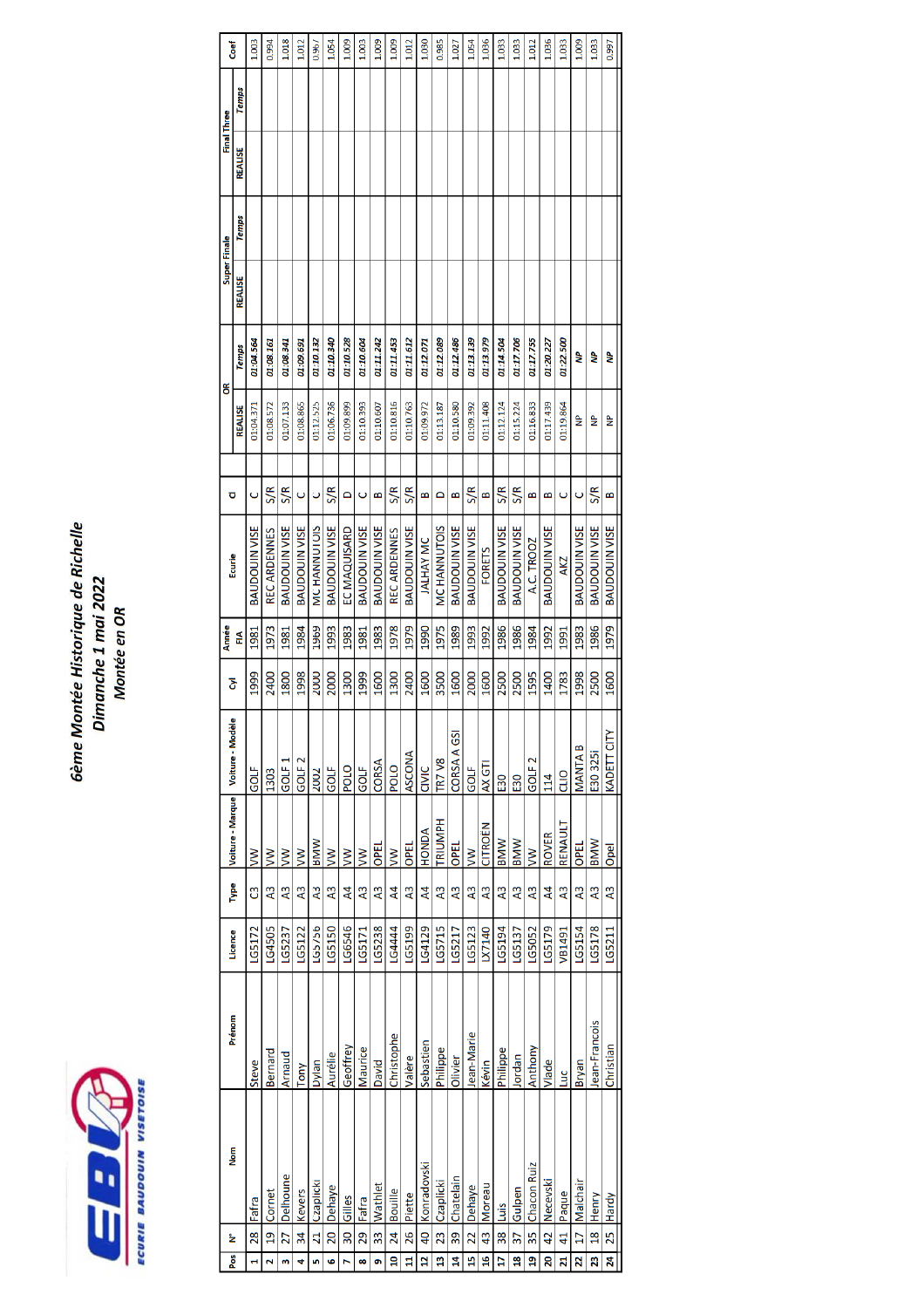

# Gème Montée Historique de Richelle Dimanche 1 mai 2022

**Super Finale** 

|                          | Coef           | 1.003                | 1.018                | 0.994               | 1.003                | 1.012                | 0.967              | 1.054                | 1.009               | 1.009           | 1.009                | 1.012                | 1.030          | 0.985          | 1.027                     | 1.054                | 1.036          | 1.033                | 1.033                | 1.012              | 1.036                | 1.033          | 1.009                | 1.033                | 0.997                |
|--------------------------|----------------|----------------------|----------------------|---------------------|----------------------|----------------------|--------------------|----------------------|---------------------|-----------------|----------------------|----------------------|----------------|----------------|---------------------------|----------------------|----------------|----------------------|----------------------|--------------------|----------------------|----------------|----------------------|----------------------|----------------------|
|                          | <b>Temps</b>   |                      |                      |                     |                      |                      |                    |                      |                     |                 |                      |                      |                |                |                           |                      |                |                      |                      |                    |                      |                |                      |                      |                      |
| <b>Final Three</b>       | <b>REALISE</b> |                      |                      |                     |                      |                      |                    |                      |                     |                 |                      |                      |                |                |                           |                      |                |                      |                      |                    |                      |                |                      |                      |                      |
|                          | <b>Temps</b>   | 01:04.830            | 01:07.595            | 01:07.784           | 01:08.555            | 01:08.680            | 01:09.210          | 01:09.791            | 01:10.203           | 01:10.334       | 01:11.491            |                      |                |                |                           |                      |                |                      |                      |                    |                      |                |                      |                      |                      |
| Super Finale             | <b>REALISE</b> | 01:04.636            | 01:06.400            | 01:08.193           | 01:08.350            | 01:07.866            | 01:11.572          | 01:06.215            | 01:09.577           | 01:09.707       | 01:10.853            |                      |                |                |                           |                      |                |                      |                      |                    |                      |                |                      |                      |                      |
|                          | <b>Temps</b>   | 01:04.564            | 01:08.341            | 01:08.161           | 01:10.604            | 01:09.691            | 01:10.132          | 01:10.340            | 01:10.528           | 01:11.453       | 01:11.242            | 01:11.612            | 01:12.071      | 01:12.089      | 01:12.486                 | 01:13.139            | 01:13.979      | 01:14.504            | 01:17.706            | 01:17.755          | 01:20.227            | 01:22.500      | ٩                    | Ş                    | Ş                    |
| õ                        | <b>REALISE</b> | 01:04.371            | 01:07.133            | 01:08.572           | 01:10.393            | 01:08.865            | 01:12.525          | 01:06.736            | 01:09.899           | 01:10.816       | 01:10.607            | 01:10.763            | 01:09.972      | 01:13.187      | 01:10.580                 | 01:09.392            | 01:11.408      | 01:12.124            | 01:15.224            | 01:16.833          | 01:17.439            | 01:19.864      | g                    | 을                    | å                    |
|                          |                |                      |                      |                     |                      |                      |                    |                      |                     |                 |                      |                      |                |                |                           |                      |                |                      |                      |                    |                      |                |                      |                      |                      |
| ರ                        |                | $\mathsf{C}$         | S/R                  | S/R                 | Ō                    | $\mathsf{C}$         | Ō                  | <b>S/R</b>           | $\Box$              | <b>S/R</b>      | B                    | <b>S/R</b>           | B              | $\Box$         | œ                         | S/R                  | œ              | <b>S/R</b>           | S/R                  | B                  | œ                    | Ō              | Ō                    | S/R                  | ≃                    |
| Ecurie                   |                | <b>BAUDOUIN VISE</b> | <b>BAUDOUIN VISE</b> | <b>REC ARDENNES</b> | <b>BAUDOUIN VISE</b> | <b>BAUDOUIN VISE</b> | <b>MCHANNUTOIS</b> | <b>BAUDOUIN VISE</b> | <b>EC MAQUISARD</b> | REC ARDENNES    | <b>BAUDOUIN VISE</b> | <b>BAUDOUIN VISE</b> | JALHAY MC      | MC HANNUTOIS   | BAUDOUIN VISE             | <b>BAUDOUIN VISE</b> | <b>FORETS</b>  | <b>BAUDOUIN VISE</b> | <b>BAUDOUIN VISE</b> | A.C. TROOZ         | <b>BAUDOUIN VISE</b> | <b>AKZ</b>     | <b>BAUDOUIN VISE</b> | <b>BAUDOUIN VISE</b> | <b>BAUDOUIN VISE</b> |
| Année                    | 즫              | 1981                 | 1981                 | 1973                | 1981                 | 1984                 | 1969               | 1993                 | 1983                | 1978            | 1983                 | 1979                 | 1990           | 1975           | 1989                      | 1993                 | 1992           | 1986                 | 1986                 | 1984               | 1992                 | 1991           | 1983                 | 1986                 | 1979                 |
| ā                        |                | 1999                 | 1800                 | 2400                | 1999                 | 1998                 | 2000               | 2000                 | 1300                | 1300            | 1600                 | 2400                 | 1600           | 3500           | 1600                      | 2000                 | 1600           | 2500                 | 2500                 | 1595               | 1400                 | 1783           | 1998                 | 2500                 | 1600                 |
| Modèle                   |                | GOLF                 | GOLF <sub>1</sub>    | 1303                | GOLF                 | GOLF <sub>2</sub>    | 2002               | GOLF                 | <b>POLO</b>         | <b>POLO</b>     | CORSA                | <b>ASCON</b>         | CIVIC          | <b>TR7 V8</b>  | A <sub>GSI</sub><br>CORSA | GOLF                 | AX GTI         | <b>E30</b>           | <b>E30</b>           | GOLF <sub>2</sub>  | 114                  | CLIO           | B<br>MANTA           | E30325               | T CITY<br>KADETT     |
| Voiture - Marque Voiture |                | $\geq$               | $\geq$               | $\geq$              | $\geq$               | $\geq$               | <b>BMW</b>         | $\geq$               | $\geq$              | $\geq$          | OPEL                 | OPEL                 | <b>HONDA</b>   | TRIUMPH        | OPEL                      | $\geq$               | CITROËN        | <b>INNIN</b>         | <b>BMW</b>           | $\geq$             | <b>ROVER</b>         | RENAULT        | OPEL                 | <b>MWI</b>           | Opel                 |
| Type                     |                | უ                    | $\overline{A}$       | $\overline{A}$      | $\overline{A}$       | $\overline{A}$       | A <sub>3</sub>     | $\overline{A}$       | $\overline{A}$      | $\overline{A}$  | $\overline{A}$       | A <sub>3</sub>       | $\overline{A}$ | A <sub>3</sub> | $\overline{A}3$           | $\overline{A}$       | A <sub>3</sub> | A <sub>3</sub>       | A <sub>3</sub>       | A <sub>3</sub>     | $\overline{A}$       | A <sub>3</sub> | $\overline{A}$       | A <sub>3</sub>       | $\overline{A}$ 3     |
| Licence                  |                | LG5172               | LG5237               | LG4505              | LG5171               | LG5122               | LG5756             | <b>LG5150</b>        | LG6546              | 164444          | LG5238               | LG5199               | LG4129         | LG5715         | LG5217                    | LG5123               | LX7140         | LG5194               | LG5137               | LG5052             | LG5179               | VB1491         | LG5154               | LG5178               | LG5211               |
| Prénom                   |                | <b>Steve</b>         | Arnaud               | Bernard             | Maurice              | Tony                 | Dylan              | Aurélie              | Geoffrey            | Christophe      | David                | Valère               | Sebastien      | Philippe       | Olivier                   | ean-Marie            | Kévin          | Philippe             | Iordan               | Anthony            | Vlade                | Luc            | <b>Bryan</b>         | ean-Francois         | Christian            |
| Nom                      |                | Fafra                | Delhoune             | Cornet              | Fafra                | Kevers               | 21 Czaplicki       | 20 Dehaye            | Gilles              | Bouille         | Wathlet              | Piette               | Konradovski    | Czaplicki      | Chatelain                 | 22 Dehaye            | Moreau         | Luis                 | 37 Gulpen            | <b>Chacon Ruiz</b> | Necevski             | Paque          | Malchai              | Henry                |                      |
| ้≥                       |                | 28                   | 27                   | $\frac{1}{9}$       | 29                   | $\frac{34}{5}$       |                    |                      | $\overline{30}$     | $\overline{24}$ | $\frac{33}{2}$       | 26                   | $\frac{1}{2}$  | 23             | 39                        |                      | $\frac{3}{4}$  | $\frac{8}{3}$        |                      | 35                 | 42                   | 41             | $\overline{17}$      | $\frac{8}{18}$       | 25 Hardy             |
| <b>Pos</b>               |                | H                    | N                    | m                   | 4                    | in,                  | G                  | N                    | œ                   | ō               | $\overline{a}$       | Ħ                    | $\overline{a}$ | 13             | 14                        | 15                   | 16             | $\overline{1}$       | 18                   | $\frac{9}{2}$      | 20                   | 21             | 22                   | 23                   | 24                   |